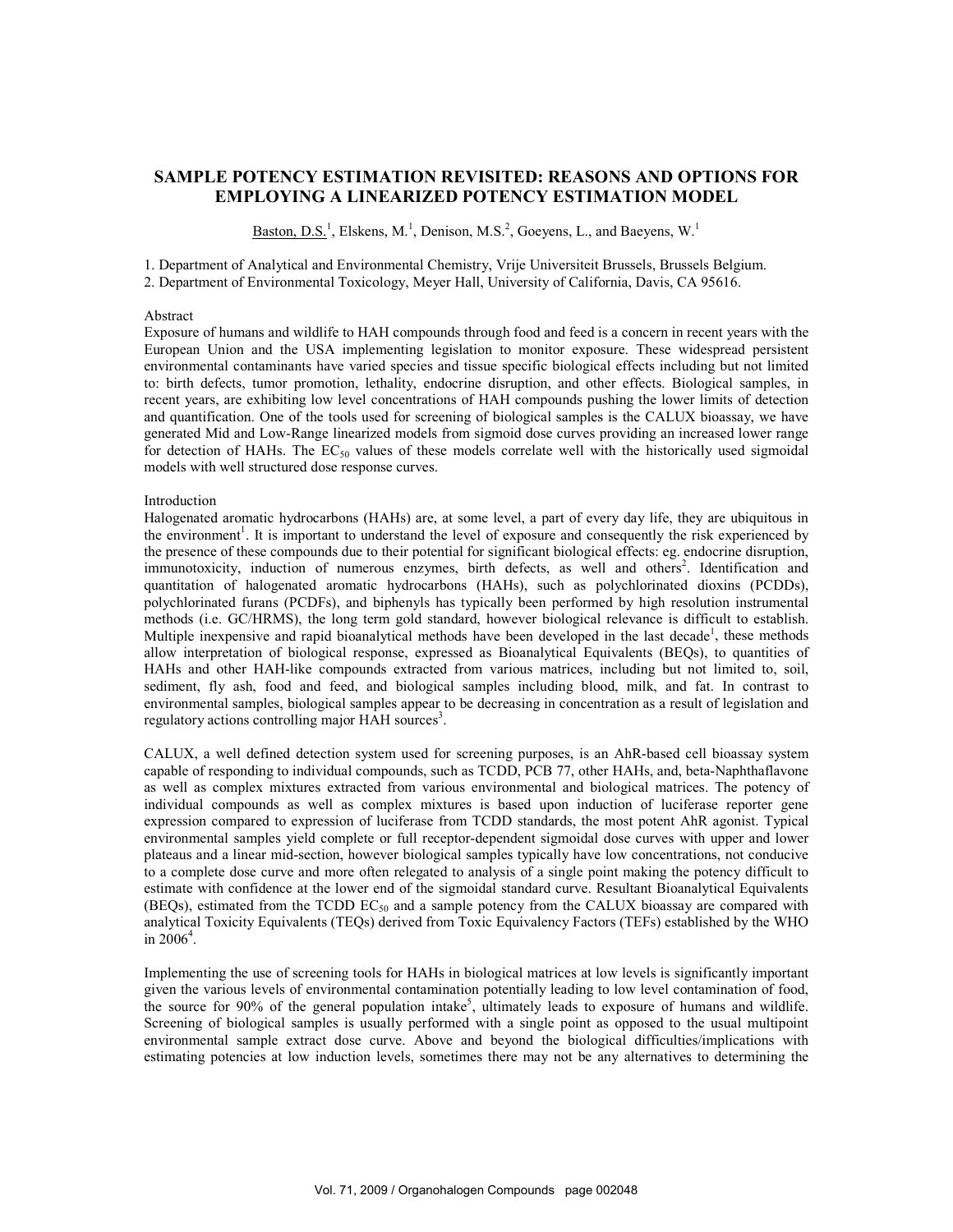potency of a sample from a single point induction can be difficult at low induction levels. We present here two different linearized models, a low-range linear model and a mid-range linear model, both based upon the sigmoidal dose response curve designed with the purpose of estimating potencies for low HAH concentrations in biological samples, in contrast to estimation models for environmental samples<sup>6</sup>. Both curves are capable of estimating and EC50, the low-range model is capable of estimating in the range of 6% - 60% where the midrange model utilizes a range of 25% - 90%. Both models are derived from one sigmiodal dose response curve, current results from tests with standard curves and individual  $EC_{50}$  data indicates an excellent correlation between  $EC_{50}$  potency estimations from the two linear models as well as correlating well with  $EC_{50}$  potency estimations from nonlinear regression models and the sigmoidal model and from Sigma Plot. The ease of use and presentation of multiple correlative potencies is an important step towards providing more accurate data when screening biological samples for compliance with current EU regulations<sup>6</sup>.

### Methods

Cell Culture, Chemical Treatment and CALUX Analysis. Standard curves were generated using two different stably transfected CALUX cell lines, H1L6.1c3 and the recently developed G3 cell line were grown as previously described<sup>9</sup>. The inducing potency of each sample was evaluated in a range finding study, followed by a ten-point dose curve.<sup>8-10</sup> Cells in a 96-well microplate format were incubated with various standard solution concentrations for 24 hours, treatment solution was discarded appropriately, the cells were rinsed, lysed and luciferase activity determined using a Promega Glomax luminometer using  $50 \square 1$  of lysis buffer,  $50 \square 1$  of luciferin with a 5.6 second lag time after luciferin addition and prior to integration. Integration time for the H1L6.1c3 cell line was set at 5.0 sec and integration time for the H1L7.5c1 cell line was 3.0 sec.

#### Statistical Evaluation of Standard Curves

Triplicate concentrations were used for each of a ten point standard curve. Multiple standard curves were diluted in DMSO from one series of 26 standard dilutions. The solutions were applied to multiple plates containing both the H1L6.1C3 cell line and the new G3 Cell line (H1L7.5). In all 32 standard curves were generated, the linearized model and the Sigma Plot version of the 4 Parameter Hill plot were used to estimate EC50 values, 4 in all for each curve.

Estimation of EC50 values for TCDD standard curves and sample extract dose curves was achieved using two different mathematical models: 1) the model 4-parameter Hill plot from the Sigma plot program offered by Systat; 2) a linear transformation function established optimizing the R^2 value for two different functions: a mid-range (25% to 90%) and low-range function (6% to 60%). These functions were developed from established statistical protocols.

# Results and Discussion

Potency estimation of low concentration samples is confounded by two different, independent mathematical issues when using nonlinear regression models: 1) statistical error at low concentrations prevents precise estimation of potency based upon response from the data and 2) the uncertainty changes from an additive error to a multiplicative error when back calculating from potency to response, this rearrangement can be observed when transforming Equation A to Equation B. The Mid-range and Low-range linear models, based upon Equation C, a transformation of the error observed with each data point in the sigmoid plot, increase the precision, by decreasing data point error, of the potency estimation at low concentrations by minimizing the error associated with the data points.

To provide potency values from single point analysis of low concentration samples two linear models were created, a Mid-Range model capable of estimating potencies between 25% and 90% and a Low-Range model capable of estimating potencies for single point samples between 6% and 60%. Using a ten point TCDD standard curve we established the criteria for these models where the confirmatory data is the generation of correlative  $EC_{50}$  values from non-linear regression models and the two new linear regression models.

The process of providing accurate potency estimations at low concentrations and hence low induction using the Mid-range and Low-range is dependent upon the correlation of each of the models  $EC_{50}$  values. Review of data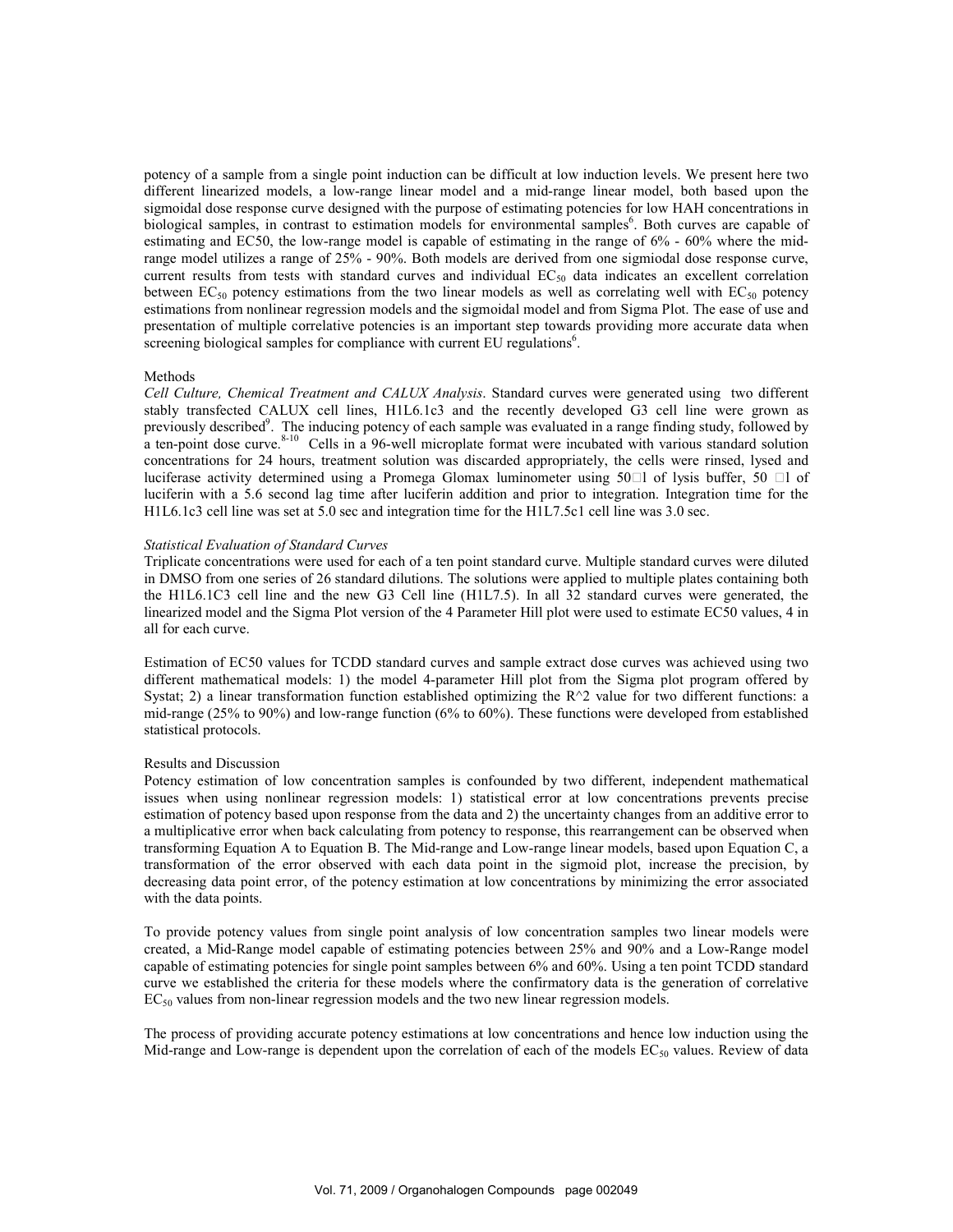used to properly estimate EC50 values with reasonable agreement there is needed a minimum of ten points to create a standard curve which satisfies enough criteria in all of the models to establish agreement between EC50 values. Specifically, the concentrations of TCDD standards are best distributed in a 2:1:4:1:2 manner where there are two concentrations which define both the upper and lower plateaus, single points falling in the transition region and four points within the middle section of the curve. In relation to the range of values for each linear model the four points in the middle of the sigmoid curve are four points which are common to both the Midrange and Low-range linear models, the range of percent induction can be defined by the upper boundary of the Low-range linear model and lower boundary of the Mid-Range linear model, 25% to 60% of maximal induction. Furthermore, each of the individual points fall within the transition portion between the mid section and each of the upper and lower plateaus; between 6% and 25% for the lower transitional point and between 60% and 90% for the upper transitional point. The two sets of points defining the upper and lower plateaus are below 6% and above 90%. Data from two of the curves is presented in Table 1 with the resultant  $EC_{50}$  data provided in Table 2.

The mathematical process in fitting the Mid- and Low-range linear curves can be described as seen in the set of figures  $A1 - A4$  and  $B1 - B4$  where Figures  $A1 - A4$  are for data that work with the two models and figures  $B1$ – B4 are for data that does not work with the two models. Figures A1 and B1 the overall uncertainty in the experimental RLU values has a positive slope or as the experimental RLU values increase so does the percentage induction. Figures A2 and B2 illustrate the nonlinear regression fit using the 4 parameter Hill function as described by equation A above. Figures A3 and B3 are the linear transformation of the nonlinear data from Figures A2 and B2 (the equation in fact encompasses both the Mid- and Low-range models). Figures A4 and B4 show the residual plot expressed as a z-score (standard residuals). If the model correctly evaluates the data it is expected that  $|z| > 2$  in less than 5% of the cases and  $|z| > 3$  in less than 0.3% of the cases. The latter indicates unacceptably poor performance in terms or accuracy while for a satisfactory model performance  $|z| \leq 2$  is required.

It was clear that the increased response of the H1L7.5c1 cell line rendered insufficient data points at low concentrations of the TCDD standards used for the H1L6.1c3 cell line. Studies are currently underway to evaluate the linear models using a greater number of lower concentration TCDD standards.

### References:

- 1. Simonich SL, Hites RA. Science 1995;269:1851.
- 2. Denison MS, Zhao B, Baston DS, Clark GC, Murata H, Han, D-H, (2004) Talanta 63:1123.
- 3. Bayens W, Verstraete F, Goyens L, (2004) Talanta 63:1095
- 4. Van den Berg M, Birnbaum LS, Denison M, De Vito M, Farland W, Feeley M, Fiedler H, Hakansson H, Hanberg A, Haws L, Rose M, Safe S, Schrenk D, Tohyama C, Tritscher A, Tuomisto J, Tysklind M, Walker N, Peterson RE, Toxicol Sci 2006;93:223
- 5. Baeyens W, Leermakers M, Elskens M, Van Larebeke N, De Bont R, Vanderperren H, Fontaine A, Degroodt J.-M, Goeyens L, Windal I, (2007) Arch. Environ. Contam. Toxicol. 52:563
- 6. Windal I, Van Wouwe N, Eppe G, Xhrouet C, Debacher V, Bayens W, De Paul E, and Goeyens L, (2005) Environ Sci Technol 39:1741
- 7. Brown DJ, Orelien J., Gordon JD, Chu AC, Chu MD, Murata HJ, Kayama F, Denison MS, Clark GC (2007) Environ Toxicol Chem 41:4354.
- 8. Rogers JM, Denison MS (2000) In Vitro Molec Toxicol 13:67.
- 9. Ziccardi MH, Gardner IA, Denison MS (2000) Toxicol Sci 54:183.
- 10. Chen Y-H, Tukey RH (1996) J Biol Chem 271:26261.

Equation A. 
$$
y = y_0 + \frac{m \cdot (\ln x)^n}{k^n + (\ln x)^n} + \varepsilon_y
$$

Basic Sigmoid model employed to estimate potency values ( $\epsilon$ <sub>i</sub> is the residual (error) term).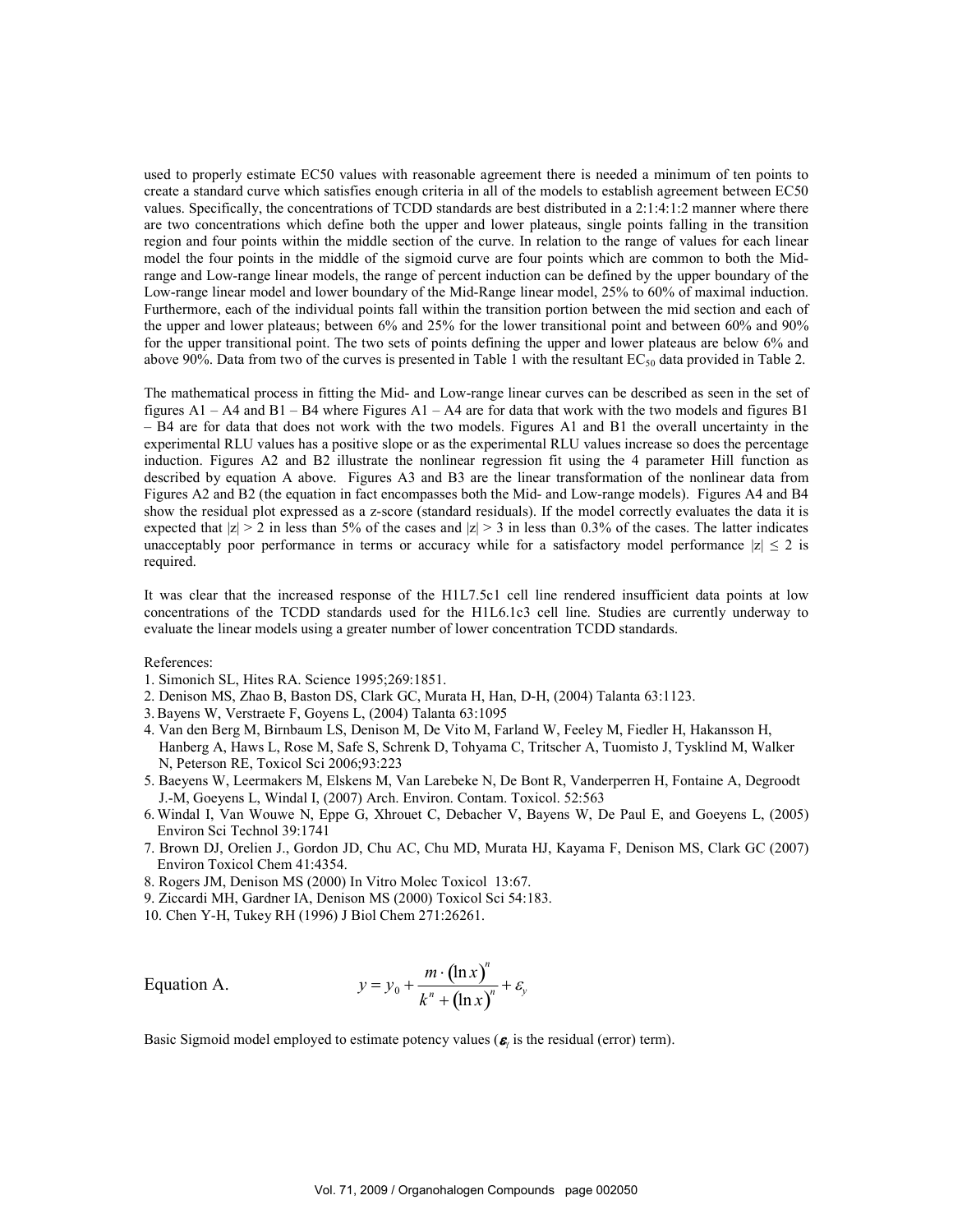$$
x = \exp\left(\left(\frac{(y - y_0) \cdot k^n}{m - y + y_0}\right)^{\frac{1}{n}}\right) \cdot \varepsilon_x^*
$$

Equation B.

Restructured Sigmoid equation for potency estimation of a sample as a function of response either RLU values or percent maximal induction.

Equation C. 
$$
y^* = y^p = s \cdot x + i + \varepsilon_{y^*}
$$

Linearizing equation for the Mid-range and Low-Range sections of the complete sigmoidal TCDD Dose curve, the linearized equations to be used for estimating potency of low concentration samples or single point analysis when sample concentrations are thought to be low.

|         | $A1-A4$   |                | $B1-B4$ |           |                |  |
|---------|-----------|----------------|---------|-----------|----------------|--|
| pM      | Avg % RLU | <b>Std Dev</b> | pM      | Avg % RLU | <b>Std Dev</b> |  |
| 1000000 | 100       | 2,4            | 37117,3 | 100       | 3,7            |  |
| 9928, 9 | 84,2      | 4,4            | 7843,8  | 85,4      | 5,6            |  |
| 5436,7  | 78,5      | 3,2            | 4838,6  | 70,1      | 2,6            |  |
| 3535,2  | 59,9      | 4,5            | 3535,2  | 56,5      | 0,2            |  |
| 2951,9  | 57,0      | 6,6            | 2951,9  | 53,4      | 1,5            |  |
| 1966,0  | 38,7      | 5,9            | 2259,8  | 40,9      | 1,9            |  |
| 1572,8  | 32,2      | 2,8            | 1179,6  | 26,6      | 0,9            |  |
| 1179,6  | 24,9      | 2,3            | 783,3   | 20,6      | 0,8            |  |
| 587,4   | 17,3      | $_{0,9}$       | 97,7    | 3,9       | 0,2            |  |
| 9,7     | 2,4       | 0,3            | 9,7     | 2,0       | 0,1            |  |

Table 1. Subset of 32 different TCDD Standard Curve data. Provided for illustration of standard concentrations used to establish response within the boundaries as described in the text.

|              | <b>NLR</b>  |                | Mid-Range   |                | Low-Range   |                | <b>Sigma Plot</b> |          |
|--------------|-------------|----------------|-------------|----------------|-------------|----------------|-------------------|----------|
|              | <b>EC50</b> | <b>Std Err</b> | <b>EC50</b> | <b>Std Err</b> | <b>EC50</b> | <b>Std Err</b> | <b>EC50</b>       | -Std-Err |
| $A1-A4$      | 2798.2      | 266.9          | 2749.2      | 162.2          | 2895.6      | 185.3          | 2700.4            | 213.0    |
| <b>B1-B4</b> | 4299.2      | 653.4          | 3850.8      | 92.4           | 3671.7      | 51.4           | 3054,1            | 218.0    |

Table 2. Estimated values potency values generated from the two different nonlinear models and the Mid- and Low-Range linearized models exhibiting the potency data.